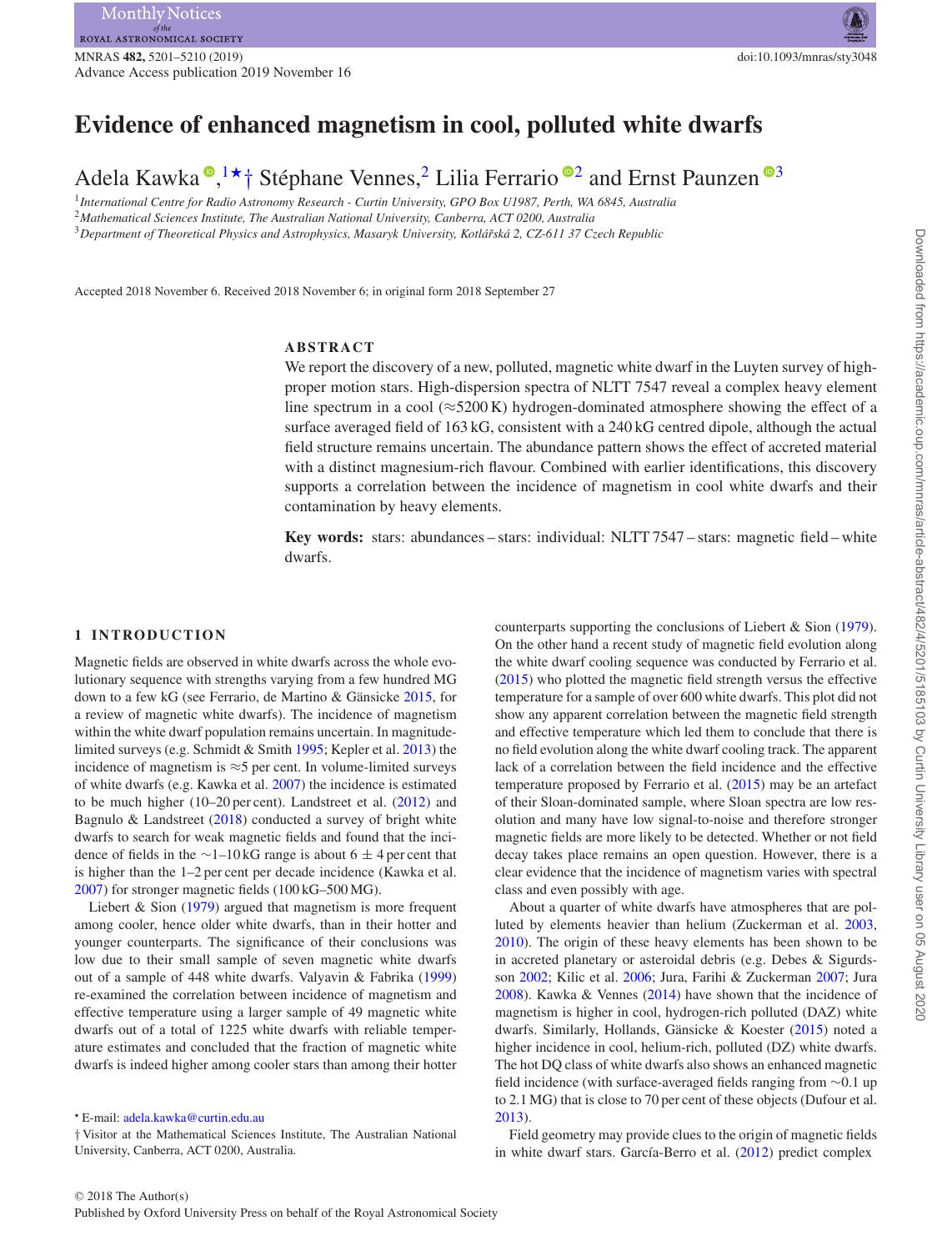geometries for magnetic white dwarfs formed via a dynamo event such as a merger, while descendents of Ap and Bp stars may be more likely to have simpler dipolar fields (Braithwaite & Spruit [2004\)](#page-8-1). Field geometry is usually assumed to resemble a dipole or an offset dipole. However, when more detailed spectroscopic and spectropolarimetric observations are possible, these reveal that the magnetic field geometry is more complex. Using Zeeman tomography, Euch-ner et al. [\(2005\)](#page-9-17) showed that HE 1045 − 0908, which has an average surface field strength of 16 MG, has a dominant quadrupolar field with contributions from dipolar and octupolar field geometries. The field geometry of some white dwarfs such as WD1953-011 can be modelled with a weak dipolar field  $(B_d = 178 \pm 30 \text{ kG})$  and a stronger field of  $515 \pm 7$  kG localized on to a spot (Maxted et al. [2000;](#page-9-18) Valyavin et al. [2008\)](#page-9-19). The hot hydrogen-rich white dwarf EUVE J0317-85.5 also appears to have an underlying field of ∼185 MG with a high field spot of ∼425 MG (Vennes et al. [2003\)](#page-9-20). More recently, Landstreet et al. [\(2017\)](#page-9-21) reported on the field topology of two magnetic white dwarfs with fields less than 200 kG, with one star (WD 2047+372) having a field topology corresponding to a simple dipole and the other (WD 2359−434) having a more complex topology with an underlying dipolar field and an overlaying quadrupolar field.

Hydrogen-rich white dwarfs develop a convection zone from effective temperatures below about 14 000 K, while helium-rich white dwarfs develop a convection zone below temperatures of about 28 000 K. The suppression of convective motion by magnetic fields in white dwarf atmospheres was first investigated by D'Antona & Mazzitelli [\(1975\)](#page-9-22) who demonstrated that the evolutionary cooling rate of white dwarfs depends on the magnetic field strength. Convective energy transfer was also suppressed in the model atmospheres calculated by Wickramasinghe & Martin [\(1986\)](#page-9-23) when they were investigating the effect of magnetic blanketing in white dwarfs. The hypothesis that magnetic fields suppress convection in white dwarf atmospheres was recently revisited by Valyavin et al. [\(2014\)](#page-9-24) who found that a slow down in white dwarf cooling explains the higher incidence of magnetism among cool white dwarfs (Liebert & Sion [1979\)](#page-9-5). Using radiation magnetohydrodynamic simulations Tremblay et al. [\(2015\)](#page-9-25) proposed that convection is inhibited throughout the atmosphere by magnetic fields as low as 50 kG, but that the cooling rate will not be affected until the convection zone couples with the degenerate core. For higher masses, e.g. at  $1.0 M_{\odot}$  this occurs at  $T_{\text{eff}} \approx 6000 \text{ K}$ , for lower masses the coupling occurs at lower temperatures.

Our survey of high proper motion white dwarfs (Kawka & Vennes [2006,](#page-9-26) [2012a\)](#page-9-27) has revealed several magnetic white dwarfs with effective temperatures below 6000 K, including NLTT 10480 (Kawka & Vennes [2011\)](#page-9-28) and NLTT 43806 (Zuckerman et al. [2011\)](#page-9-29). NLTT 7547 was identified as a cool, polluted white dwarf by Kawka & Vennes [\(2012a\)](#page-9-27). In this paper we show that NLTT 7547 also harbours a magnetic field and contributes to the growing sample of magnetic cool DAZ white dwarfs. In Section 2 we present the spectroscopy and photometry of NLTT 7547 and in Section 3 the analysis of our results, followed by a discussion in Section 4 and a summary in Section 5.

### **2 OB SE RVAT IO N S**

The following section describes all available observations of NLTT 7547 and WD 0141-675. Table [1](#page-1-0) lists the astrometric and photometric measurements.

<span id="page-1-0"></span>

| Parameter                                 | Measurement         | Reference      |  |
|-------------------------------------------|---------------------|----------------|--|
| RA (J2000)                                | 02 17 19.63         | 1              |  |
| Dec (J2000)                               | $-065628.86$        | 1              |  |
| $\mu_{\alpha}$ cos $\delta$               | $0.3907 \pm 0.0055$ | 1              |  |
| $(\text{arcsec} \, \text{yr}^{-1})$       |                     |                |  |
| $\mu_{\delta}$ (arcsec yr <sup>-1</sup> ) | $0.0143 \pm 0.0055$ | 1              |  |
| $\mu_{\alpha}$ cos $\delta$               | $0.4225 \pm 0.0003$ | $\overline{c}$ |  |
| $(\text{arcsec yr}^{-1})$                 |                     |                |  |
| $\mu_{\delta}$ (arcsec yr <sup>-1</sup> ) | $0.0179 \pm 0.0002$ | $\overline{2}$ |  |
| $\pi$ (mas)                               | $22.553 \pm 0.162$  | $\mathfrak{2}$ |  |
| $\mathcal{U}$                             | $19.679 \pm 0.037$  | $\mathfrak{Z}$ |  |
| g                                         | $18.318 \pm 0.007$  | 3              |  |
| r                                         | $17.747 \pm 0.006$  | 3              |  |
| i                                         | $17.528 \pm 0.007$  | 3              |  |
| Z,                                        | $17.454 \pm 0.014$  | 3              |  |
| G                                         | $17.800 \pm 0.002$  | $\overline{2}$ |  |
| $b_{\rm p}$                               | $18.258 \pm 0.032$  | $\overline{2}$ |  |
| $r_{\rm p}$                               | $17.218 \pm 0.032$  | $\overline{2}$ |  |
| 2MASSJ                                    | $16.636 \pm 0.133$  | $\overline{4}$ |  |
| 2MASS H                                   | $16.182 \pm 0.216$  | $\overline{4}$ |  |
| 2MASS <i>K</i>                            | $15.674 \pm 0.251$  | $\overline{4}$ |  |

*Note*. References: (1) Salim & Gould [\(2003\)](#page-9-30); (2) Brown et al. [\(2018\)](#page-9-31); (3) Albareti et al. [\(2017\)](#page-8-2); (4) Skrutskie et al. [\(2006\)](#page-9-32).

#### **2.1 Spectroscopy**

We first observed NLTT 7547 with the FORS1 spectrograph attached to the Very Large Telescope (VLT) of the European Southern Observatory (ESO) at Paranal. We used the 600 lines mm−<sup>1</sup> grism (Grism 600B) centred at 4650 Å and set the slit width to 1 arcsec providing a resolution of ∼6 Å. The observations were obtained on UT 2007 December 13 and conducted in the spectropolarimetric mode where we first obtained an exposure with the retarder plate rotated to −45◦ immediately followed by an exposure with the Wollaston prism rotated to  $+45^\circ$ . These data sets were already published as part of a spectropolarimetric survey in Kawka & Vennes [\(2012a\)](#page-9-27).

The FORS1 spectra revealed NLTT 7547 to be a cool DAZ white dwarf, and therefore, we obtained a second set of observations with the X-shooter spectrograph (Vernet et al. [2011\)](#page-9-33) attached to the VLT at ESO. We obtained six sets of spectra between UT 2015 August 24 and September 19 where we set the slit-width to 0.5, 0.9, and 0.6 arcsec for the UVB, VIS, and NIR arms, respectively. The exposure times for each visit were 2940, 3000, and  $5 \times 600$  s for UVB, VIS, and NIR arms, respectively. This setup provided a resolving power of 9760, 7410, and 8040 for the UVB, VIS, and NIR arms, respectively.

We also retrieved archival spectrum of the newly identified cool DAZ WD 0141-675, which will contribute to our study of incidence of magnetism in cool DAZ white dwarfs. The spectrum was obtained with the X-shooter spectrograph on UT 2017 July 27. The slit-width was set to 1.6, 1.5, and 1.2 arcsec for the UVB, VIS, and NIR, respectively, with a nominal resolution of ∼3000. However, the spectra were taken with an average seeing of ∼0.5 arcsec at 5000 Å and therefore we will assume a resolution of  $R \approx 5000$ . The exposure times were  $4 \times 390$ ,  $4 \times 300$ , and  $4 \times 220$  s for UVB, VIS, and NIR arms, respectively.

#### **2.2 Photometry**

We collected photometric measurements from various surveys. The Sloan Digital Sky Survey (SDSS) provided optical photometry in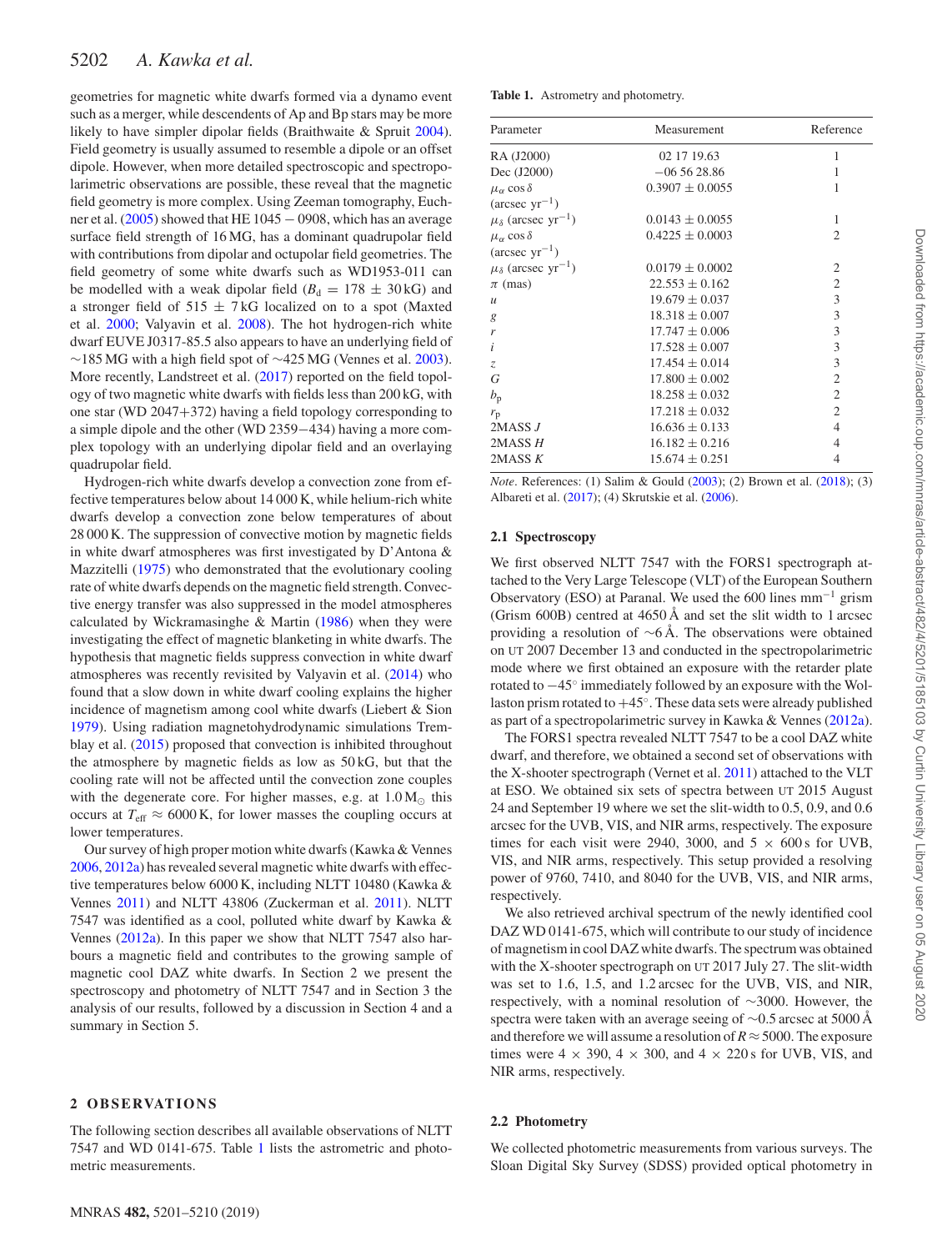$u, g, r, i$ , and  $z$  bands (Albareti et al. [2017\)](#page-8-2) and the Two Micron All Sky Survey (2MASS) provided infrared photometry in *J*, *H*, and *K* bands (Skrutskie et al. [2006\)](#page-9-32). NLTT 7547 was not detected by the *Galaxy Evolution Explorer*.

Finally, we obtained photometric time series of NLTT 7547 in *R* using the 1.54 m telescope at La Silla. The series were obtained on UT 2017 October 18 and UT 2018 January 5. The first set of observations covered 404 min and the second set covered 205 min. The exposure times were 60 s for all observations at a cadence of one exposure every 78 s. Two comparison stars that were checked for variability were used to conduct differential photometry of NLTT 7547.

#### **3 ANALYSIS**

In this section we describe the model atmospheres that we use to interpret the optical spectra and thus derive the stellar parameters, the magnetic field strength and structure, and the abundance pattern. We also searched for possible spectroscopic and photometric variations.

#### **3.1 Models**

The model atmospheres assume convective equilibrium and line blanketing by dominant elements (Kawka & Vennes [2012b\)](#page-9-34). Convection may be suppressed as needed. We introduced in the spectral synthesis a dipolar field distribution following Martin & Wickramasinghe [\(1984\)](#page-9-35) and Achilleos & Wickramasinghe [\(1989\)](#page-8-3). The dipole of strength  $|B_p|$  may be offset along the polar axis by a fraction of the radius  $a<sub>z</sub>$  and inclined with respect to the viewer at an angle *i*. The visible surface is discretized in 450 elements with 30 individual latitudes between 0◦ and 180◦ and, assuming field symmetry about the meridian, 15 longitudes between 0° and 90° each counting for two elements. The local spectra were computed for each element. The surface-integrated spectrum is the sum of individual spectra, weighted by a linear limb-darkening coefficient.

Using convective models as an input we gradually suppressed the calculated convective flux in the models until it fell below 0.1 per cent of the total flux, hence generating radiative atmospheres. In the process, the relatively shallow convective temperature gradient steepened sharply in order to sustain the increasing radiative outflow. The effect is evident when plotting the temperature as a function of Rosseland optical depths (Fig. [1,](#page-2-0) lower panel). However, the resulting steep d*T*/d*P* gradient in the non-convective model depicted in Fig. [1](#page-2-0) (middle panel) required adjustment to the depth discretization by concentrating the distribution where d*T*/d*P* steepens. Fig. [1](#page-2-0) (upper panel) shows the corresponding density distribution. The non-convective models show a downturn in the density towards higher pressure that would give rise to a Rayleigh–Taylor instability. The same effect was noted in all models where convection was suppressed and further work should help elucidate the effect of these instabilities. We expect that the resulting mass motion should be accompanied by energy transfer and reduce the steepness of the temperature gradient.

The hydrogen Balmer spectra from  $H \alpha$  to  $H \epsilon$  were computed using line strengths and Zeeman shifts from Schimeczek & Wunner [\(2014\)](#page-9-36). We computed detailed heavy element line profiles following procedures described in Kawka & Vennes [\(2011\)](#page-9-28) but updated using quadratic Zeeman line splitting formulae from Landi Degl'Innocenti & Landolfi [\(2004\)](#page-9-37). The updated Zeeman patterns agree with earlier calculations for Ca II H&K lines that employed the tabulation of Kemic [\(1975\)](#page-9-38).

<span id="page-2-0"></span>

**Figure 1.** A comparison of the structure of a model atmosphere with convective energy transport (full lines) and without (dashed lines). The temperature structure of the model at  $5200 \text{ K}$  (log  $g = 7.5$ ) is plotted as a function of optical depth (lower panel) and pressure (middle panel). The corresponding density structure is plotted as a function of pressure (upper panel).

Given the low effective temperature of NLTT 7547, we tested whether the population of molecules, such as NaH, MgH, AlH, CaH, and FeH, is high enough to affect the abundance measurements of the atomic species. We conducted the tests in both convective and non-convective atmospheres. In our calculations we have used the partition functions of Sauval & Tatum  $(1984)$ , Wende et al. [\(2010\)](#page-9-40), and Barklem & Collet [\(2016\)](#page-8-4) with the FeH dissociation energy of 1.69 eV (Cheng et al. [2017\)](#page-9-41). We found that abundance measurements can differ by up to 10 per cent by including either MgH, AlH, or FeH and about 1 per cent by including NaH or CaH. We inspected the NIR spectrum and did not detect FeH in the 999 to 1000 nm range (see e.g. Wende et al. [2010\)](#page-9-40) although a spectral synthesis of FeH bands in cool, hydrogen-rich white dwarfs has not been included in this work.

#### **3.2 Stellar parameters**

As a result of these recent studies, we have re-analysed the atmospheric properties of NLTT 7547 using two sets of hydrogen-rich model atmospheres. The first set consists of fully convective models and these are described in Kawka & Vennes [\(2006\)](#page-9-26) and Kawka & Vennes [\(2012b\)](#page-9-34), however in these sets of models we have multiplied the self-broadening parameter,  $\Gamma_{\text{BPO}}$ , from Barklem, Piskunov & O'Mara [\(2000\)](#page-8-5) by 1.0 rather than by 0.75 that was initially adopted in the calculations of Kawka & Vennes [\(2012b\)](#page-9-34) in order to secure a mean sample mass of  $0.6 M_{\odot}$ . We then computed an additional set of model atmospheres and spectra where convection is suppressed and therefore energy is carried radiatively.

Fig. [2](#page-3-0) shows the best-fitting synthetic Balmer lines compared to the X-shooter spectra for models including convection and, separately, for models that suppress convection. Using the convective models, we fitted the observed Balmer lines ( $H \alpha$ ,  $H \beta$ , and H  $γ$ ) of NLTT 7547 in the surface gravity (log *g*) versus effective temperature ( $T_{\text{eff}}$ ) plane and obtained  $T_{\text{eff}} = 5460 \pm 80 \text{ K}$ and  $\log g = 8.04 \pm 0.18$ . Using the non-convective models we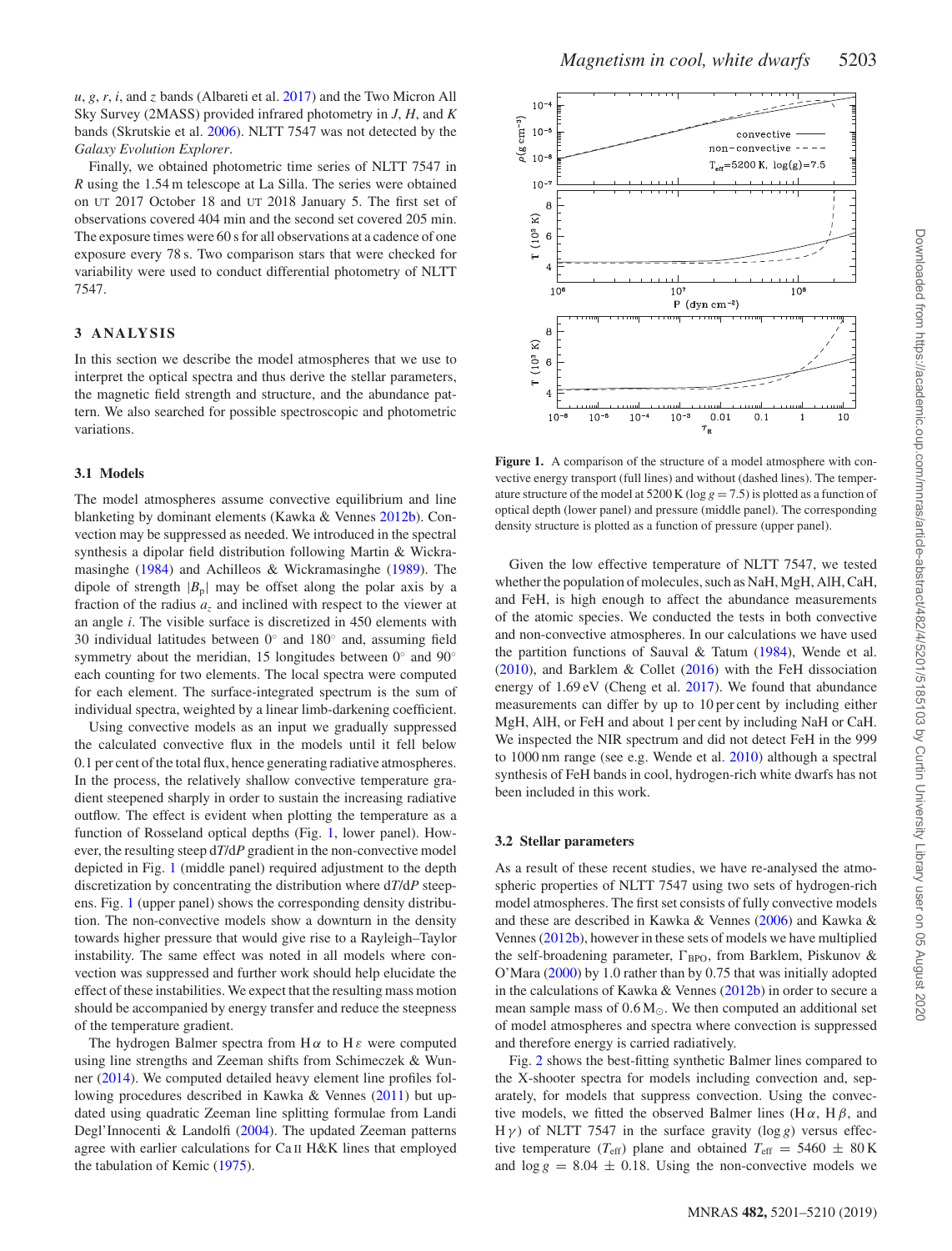<span id="page-3-0"></span>

**Figure 2.** Balmer line profiles showing Zeeman-splitted cores of NLTT 7547 compared to the best-fitting model spectrum with convection (solid lines) and convection fully suppressed (dashed lines).

obtained  $T_{\text{eff}} = 5090 \pm 100 \,\text{K}$  and  $\log g = 7.37 \pm 0.22$ . However, the calculated Balmer lines in the radiative models are poorly matched to the observed lines, particularly in the core. The superior goodness of fit of convective models relative to non-convective models ( $\chi^2_{\text{R},\text{nc}}/\chi^2_{\text{R},\text{c}} = 1.4$ ), which in principle is sufficient to reject non-convective models, may be an artefact of the line-broadening prescription. Bédard, Bergeron & Fontaine  $(2017)$  $(2017)$  analysed three magnetic white dwarfs with effective temperature below 9000 K, and showed that in these cases convective models were preferred and concluded that at lower effective temperatures it may be more difficult for a weak field to suppress convection. However, the validity of our simple line broadening prescription upon which our results are based remains to be confirmed in the presence of an  $\approx$ 10<sup>6</sup> G magnetic field.

Next, we fitted the spectral energy distribution (SED) in the *T*eff − log *g* plane using available optical and infrared photometry. We constrained the synthetic magnitudes by using the *Gaia* parallax (Table [1\)](#page-1-0) to set the distance *D* and by applying mass–radius relations from Benvenuto & Althaus [\(1999\)](#page-8-7) to set the stellar radius *R* in the ratio  $R^2/D^2$ . Fig. [3](#page-4-0) shows the observed photometric measurements from SDSS and 2MASS compared to the best-fitting synthetic photometry. Using convective models we obtained  $T_{\text{eff}} =$  $5198 \pm 54$  K that is more than 200 K lower than the effective temperature determined from the Balmer line fits. These results differ significantly and a similar disagreement between the effective temperature determined from Balmer lines and from the SED was encountered in the analysis of the cool DAZH NLTT 10480 (Kawka & Vennes [2011\)](#page-9-28). Nearly identical parameters are obtained using radiative models but with a poorer goodness of fit. Fig. [3](#page-4-0) shows the observed SED compared to the best-fitting synthetic photometry at  $T_{\text{eff}} = 5108 \pm 128 \text{ K}$ . After excluding the SDSS *u* and 2MASS *K* bands which deviate most from the synthetic photometry we find the reduced  $\chi^2$  for non-convective models  $\chi^2_{R,\text{nc}} > 5$  while for convective models  $\chi^2_{R,c} \approx 0.5$ . The excess in the *K* band may indicate the presence of circumstellar dust at a lower temperature than in any previous detections near white dwarfs (see Farihi, Zuckerman & Becklin [2008\)](#page-9-42).

In summary, the Balmer lines and SED results are not mutually consistent using either convective or non-convective models. On the other hand, synthetic Balmer line profiles and synthetic SED computed with convective models fit significantly better with the data.

We have calculated the Galactic velocity vectors of NLTT 7547 using the method of Johnson & Soderblom [\(1987\)](#page-9-43) and the correction for the Solar motion from Hogg et al. [\(2005\)](#page-9-44). As input we have used the distance and proper motion from *Gaia* and we measured a barycentric corrected velocity of  $v = -16.9$  km s<sup>-1</sup> from the spectral lines in the X-shooter spectra. NLTT 7547 has components *U*, *V*,  $W = -44$ ,  $-53$ ,  $52 \text{ km s}^{-1}$  which are representative of a thick disc velocity (Soubiran, Bienaymé & Siebert [2003\)](#page-9-45). We have used Rossi [\(2015\)](#page-9-46) to calculate the *z*-component of the angular momentum  $(J_z)$  and the eccentricity (*e*) of NLTT 7547. Following Pauli et al. [\(2003\)](#page-9-47),  $J_z = 1420$  kpc km s<sup>-1</sup> and  $e = 0.262$  place NLTT 7547 between thin and thick disc Galactic orbits, making NLTT 7547 part of the old disc population.

Adopting the mass and radius constrained by the *Gaia* parallax in the SED analysis (Table [3\)](#page-5-0), the white dwarf cooling age is 3.1– 4.3 Gyr. The age of the thick disc has been estimated at 9.5–9.9 Gyr using white dwarf luminosity function (Kilic et al. [2017\)](#page-9-48) or 10– 13 Gyr based on cluster isochrones (e.g. 47 Tuc, Liu & Chaboyer [2000;](#page-9-49) Salaris et al. [2007\)](#page-9-50). The lifetime of the progenitor would then extend between 6 and 10 Gyr corresponding to a mass of 1.1 down to 0.95 M<sub>o</sub> using evolutionary models with a low metallicity  $(Z = 0.004$ , see a tabulation in Romero, Campos & Kepler [2015\)](#page-9-51) comparable to that of 47 Tuc. The initial mass  $(0.95-1.1 \text{ M}_\odot)$  and the corresponding final mass (0.50–0.54  $M_{\odot}$ ) fit well within the initial-to-final mass relations devised by e.g. Ferrario et al. [\(2005\)](#page-9-52) and Romero et al. [\(2015\)](#page-9-51).

Tremblay et al. [\(2015\)](#page-9-25) showed that the convection zone couples with the degenerate core at an effective temperature of 5527 K for a  $0.6 M_{\odot}$  white dwarf, thereby increasing its energy release for a certain period of time. During that period of time the cooling age of the non-magnetic (i.e. convective) white dwarf is effectively longer than that of its magnetic (i.e. with convection suppressed) counterpart with the same effective temperature. But having exhausted its internal energy faster, the non-magnetic white dwarf catches up with its magnetic counterpart by the time they both reach a temperature of 3340 K. At this stage the cooling rate of magnetic white dwarfs decreases compared to the cooling rate of non-magnetic white dwarfs. Below a temperature of 3340 K the roles are inverted and the cooling age of the magnetic white dwarf becomes increasingly longer compared to a non-magnetic white dwarf with the same effective temperature.

At a lower mass of  $0.52 M_{\odot}$  appropriate for NLTT 7547, the coupling would occur at a temperature lower than 5527 K and possibly as low as temperature of 5200 K appropriate for NLTT 7547. Therefore, the cooling age of convective models would overestimate the true age of NLTT 7547 assuming that its magnetic field has suppressed the convection zone. However, the difference in the cooling times amounts to  $\lesssim$  20 per cent, i.e. 0.7 Gyr.

## **3.3 Magnetic fields**

Kawka & Vennes [\(2012a\)](#page-9-27) measured a longitudinal field of  $B_l =$  $-23.5 \pm 177.0$  kG using H  $\beta$  and H  $\gamma$  and  $B_l = -32.2 \pm 40.2$  kG using the Ca II H&K lines. The Ca II measurement has a 1*σ* upper limit of  $|B_l| \lesssim |72.4|$  kG. The large uncertainty in the longitudinal magnetic field measurement does not allow us to place constraints on the inclination of the magnetic field.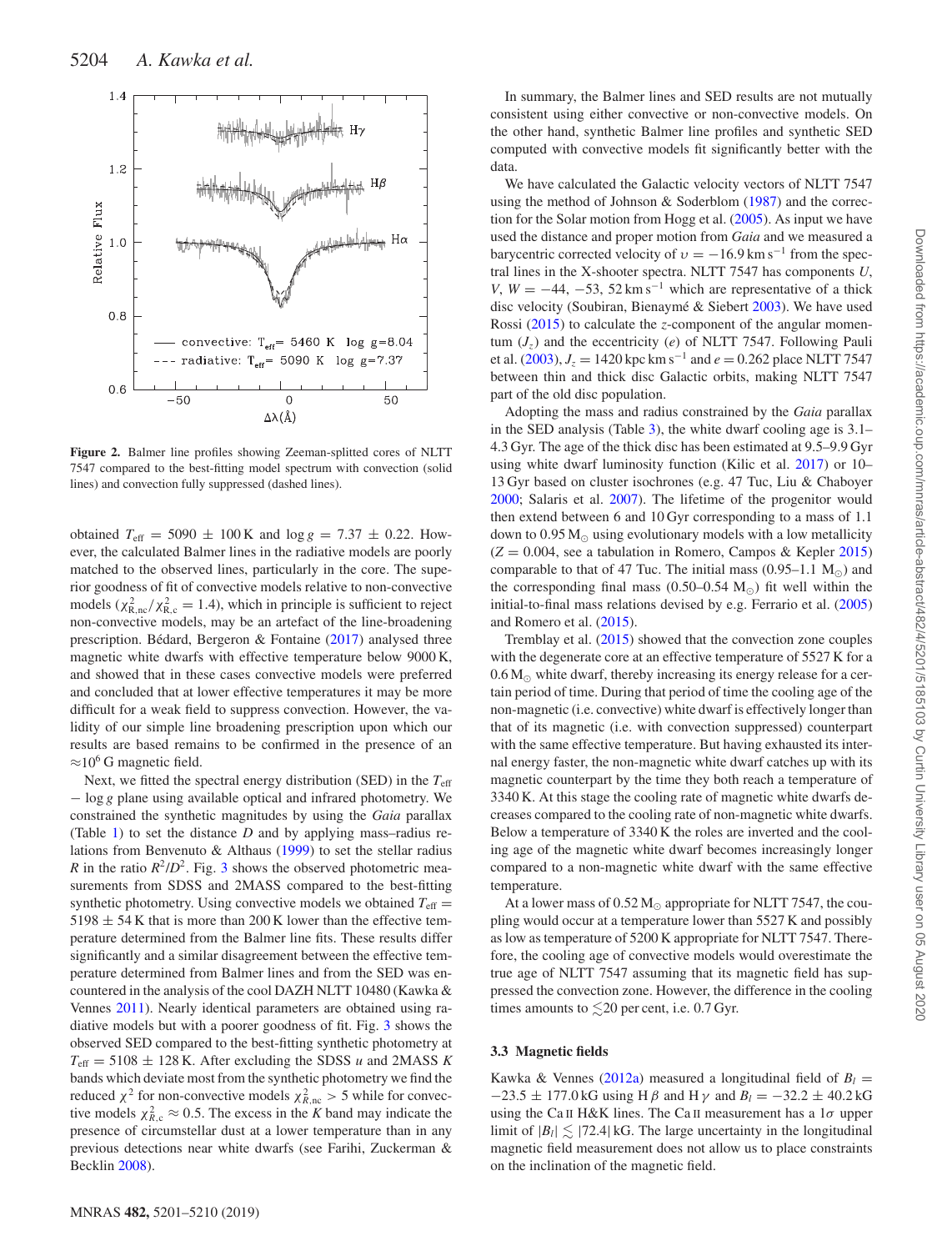<span id="page-4-0"></span>

**Figure 3.** The spectral energy distribution of NLTT 7547. The photometric measurements are represented by filled circles and the best-fitting model photometric points are in open circles. The X-shooter spectrum (binned by 20 in UVB/VIS and 100 in NIR) is plotted in grey for comparison. The observed photometric points are compared to model photometry assuming a convective atmosphere (top panel) and assuming a radiative atmosphere (bottom panel). The right-hand panels compare the  $1\sigma$ ,  $2\sigma$ , and  $3\sigma$  contours of the SED fits (in black) and Balmer line fits (in grey).

<span id="page-4-1"></span>**Table 2.** Main spectral line identification.

| <b>Ion</b>       | $\lambda$ (Å) | <b>Ion</b>       | $\lambda$ (Å)        |  |
|------------------|---------------|------------------|----------------------|--|
| Fe I             | 3719.934      | Ca <sub>II</sub> | 3968.469             |  |
| Сап              | $3736.902^a$  | Cal              | 4226.728             |  |
| Fe I             | 3737.131      | $H \beta$        | 4861.333             |  |
| Fe I             | 3745.561      | Na I             | 5889.951             |  |
| Mg <sub>I</sub>  | 3832.304      | Na 1             | 5895.924             |  |
| MgI              | 3838.292      | $H \alpha$       | 6562.819             |  |
| Ca <sub>II</sub> | 3933.663      | Ca <sub>II</sub> | 8498.02 <sup>a</sup> |  |
| A1I              | 3944.006      | Ca <sub>II</sub> | 8542.09              |  |
| A1I              | 3961.520      | Ca <sub>II</sub> | 8662.14              |  |

*Note*: *<sup>a</sup>*Line identification is uncertain.

The X-shooter spectra has revealed Zeeman splitted lines of Na, Mg, Al, Ca, Fe, with H Balmer lines. Table [2](#page-4-1) lists the heavy element lines detected and their rest wavelengths.

The magnetic field of NLTT 7547 is low enough that the anomalous Zeeman splitting can be assumed for Na, Mg, Al, Ca, and Fe. For details on how we calculate line splitting in this regime, see Kawka & Vennes [\(2011\)](#page-9-28). We have measured an average surface field of  $155.7 \pm 12.4$  kG from the Ca II H line at 3933.663 Å while the Zeeman splitting in  $H\alpha$  results in a surface average field of  $163 \pm 4$  kG.

Depending on the topology of the magnetic field, the lines can be broadened as a result of a field spread. We have calculated model spectra by varying the dipolar field strength  $(B_p)$ , inclination  $(i)$ , and the offset  $(a_7)$  by a fraction of the stellar radius along the polar axis (see Vennes et al. [2018\)](#page-9-53). We have found that the best fit to the data of NLTT 7547 is provided by a centred dipole  $(a_7 = 0)$  of 240 kG. A centred dipole field show broader lines due to field spread than a more uniform field given by a substantially offset dipole. The broad line shapes of metal lines in NLTT 7547 can be best modelled by

a centred dipole ( $a_z = 0$ ) of 240 kG in agreement with the H $\alpha$ modelling.

The centred dipole solution is not necessarily unique and other combinations of field strength, inclination, and offset are possible. In order to investigate the likelihood of more complex field geometries, such as the presence of a magnetic spot or multipolar fields, phase resolved data are required. Without any indication of phasedependent variations we cannot ascertain whether the star is, in fact, fast rotating and all measurements are surface averaged, or the star is slow rotating and, therefore, is viewed at a fixed phase angle. Consequently, the centred dipole model may not be complete, and we can only state that the broadened shape of the Ca II H&K lines is consistent with a centred dipole.

Vennes et al. [\(2018\)](#page-9-53) revisited the cool, magnetic white dwarfs, NLTT 10480 (Kawka & Vennes [2011\)](#page-9-28) and NLTT 53908 (Kawka & Vennes [2014\)](#page-9-13) by modelling the magnetic field by considering different field configurations. In our previous analysis of these objects, we assumed a uniform field. A dipolar field offset away from the observer is more uniform and thus the spectral lines are less broadened. This seems to be the case for NLTT 53908 which exhibits Zeeman features that are much sharper than those yielded by a centred dipole. Our modelling indicates that the field structure is that of a dipolar field of 635 kG offset by  $a_z = -0.2$  (therefore away from the observer) along the magnetic axis and  $i = 70^\circ$ . A refit of the narrow Zeeman Ca components in NLTT 10480 has also required a large offset of  $a_z = -0.3$  for a field of  $B<sub>P</sub> = 1.1$  MG and  $i = 70^\circ$ .

## **3.4 Abundance analysis**

We determined the abundances of Na, Mg, Al, Ca, and Fe using the effective temperature and surface gravity derived by using our convective models. We calculated separately the abundances for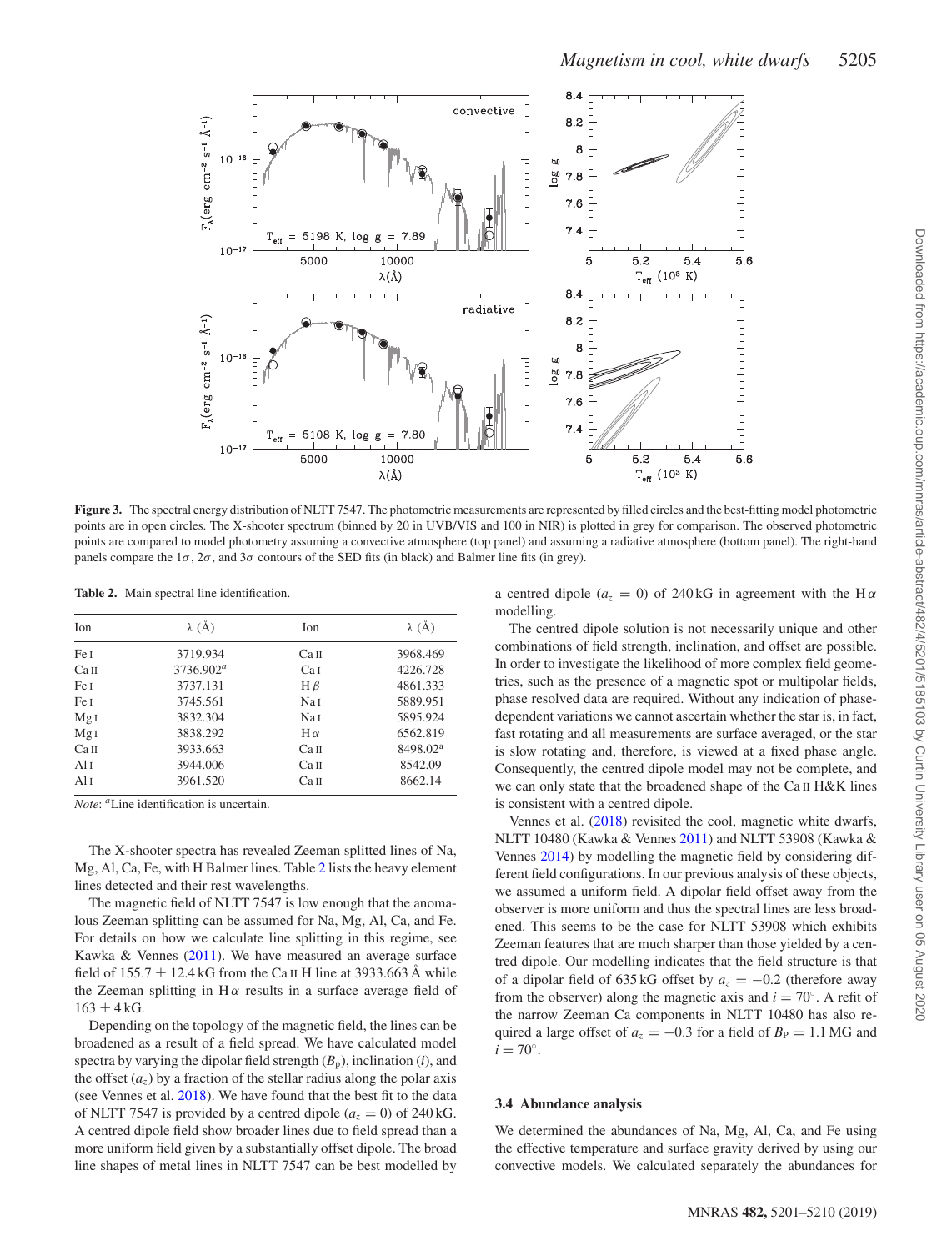<span id="page-5-0"></span>**Table 3.** Stellar and atmospheric parameters of NLTT 7547 using convective models.

| Parameter                    | Measurement         |  |  |  |  |  |
|------------------------------|---------------------|--|--|--|--|--|
| Balmer line profiles         |                     |  |  |  |  |  |
| $T_{\rm eff}$ (K)            | $5460 \pm 80$       |  |  |  |  |  |
| $\log g$ (cgs)               | $8.04 \pm 0.18$     |  |  |  |  |  |
| Mass $(M_{\odot})$           | $0.61 \pm 0.12$     |  |  |  |  |  |
| Distance (pc)                | $52.8 \pm 7.0$      |  |  |  |  |  |
| Age $(Gyr)$                  | $3.5 \pm 1.0$       |  |  |  |  |  |
| log(Na/H)                    | $-8.57 \pm 0.08$    |  |  |  |  |  |
| log(Mg/H)                    | $-7.99 \pm 0.19$    |  |  |  |  |  |
| log(AI/H)                    | $-8.79 \pm 0.20$    |  |  |  |  |  |
| log(Ca/H)                    | $-10.06 \pm 0.06$   |  |  |  |  |  |
| log (Fe/H)                   | $-8.81 \pm 0.13$    |  |  |  |  |  |
| Spectral energy distribution |                     |  |  |  |  |  |
| $T_{\rm eff}$ (K)            | $5198 \pm 54$       |  |  |  |  |  |
| $\log g$ (cgs)               | 7.89 $\pm$ 0.04     |  |  |  |  |  |
| Mass $(M_{\odot})$           | $0.52 \pm 0.02$     |  |  |  |  |  |
| Age $(Gyr)$                  | $3.7 \pm 0.6$       |  |  |  |  |  |
| Radius $(R_{\odot})$         | $0.0135 \pm 0.0003$ |  |  |  |  |  |
| Gaia $\pi$ (mas)             | $22.55 \pm 0.16$    |  |  |  |  |  |
| Gaia Distance                | 44.34 $\pm$ 0.32    |  |  |  |  |  |
| (pc)                         |                     |  |  |  |  |  |
| log(Na/H)                    | $-8.68 \pm 0.09$    |  |  |  |  |  |
| log(Mg/H)                    | $-8.09 \pm 0.14$    |  |  |  |  |  |
| log(AI/H)                    | $-9.09 \pm 0.07$    |  |  |  |  |  |
| log(Ca/H)                    | $-10.12 \pm 0.04$   |  |  |  |  |  |
| log (Fe/H)                   | $-8.84 \pm 0.06$    |  |  |  |  |  |
| $B_S$ (kG)                   | $163 \pm 4$         |  |  |  |  |  |

parameters obtained using Balmer line profiles and the SED. The measured abundances are listed in Table [3.](#page-5-0)

We fitted all Ca lines, that is, Ca II H&K at 3933.663 and 3968.469 Å, Ca I at 4226.728 Å, and the infrared Ca II triplet at 8498.02, 8542.09, and 8662.14 Å. We could not achieve a consistent fit at the same abundance for all three sets of lines when using the atmospheric parameters from the Balmer line fits. Therefore, we fitted them separately and obtained three separate abundance measurements. For Ca II H&K we measured  $log (Ca/H) = -10.06 \pm 0.06$ , for Ca I we obtained  $log (Ca/H) = -9.60 \pm 0.18$  and using the Ca II infrared triplet we measured log (Ca/H) =  $-8.91 \pm 0.23$ . The consistency between the Ca II H&K and Ca I abundance measurements was improved by decreasing the effective temperature, as was also shown by Kawka & Vennes [\(2011\)](#page-9-28) in the case of NLTT 10480. The discrepancy between Ca II H&K and the infrared Ca II triplet remains unexplained.

Next, we repeated the calcium abundance measurements using the atmospheric parameters from the SED fit. Using Ca II H&K we measured  $log(Ca/H) = -10.12 \pm 0.04$ , with Ca I we measured  $log(Ca/H) = -9.77 \pm 0.36$ , and with Ca II infrared triplet we measured  $log(Ca/H) = -9.31 \pm 0.35$ . These abundance measurements are more consistent with each other than with the warmer temperature derived from the Balmer line fits.

Fig. [4](#page-6-0) shows the X-shooter spectrum of NLTT 7547 compared to the best-fitting model spectrum calculated using the atmospheric parameters ( $T_{\text{eff}}$  = 5460 K and  $\log g$  = 8.04) determined from the Balmer line fit. The main lines or group of lines are labelled.

NLTT 7547 is yet another example of a white dwarf accreting material from its circumstellar environment. Its composition, represented by Mg, Ca, and Fe, appears magnesium rich relative to bulk-Earth material (Hollands, Gänsicke & Koester [2018\)](#page-9-54).

## **3.5 Test of variability**

Using H $\alpha$  we measured a surface-averaged magnetic field  $B_S$  =  $163 \pm 4$  kG for NLTT 7547. We also measured the surface-averaged magnetic field using the Ca II H&K lines. In this case we calculated model spectra at various abundances and magnetic field strengths around 163 kG, and then by fitting the observed Ca II H&K line profiles we found  $B<sub>S</sub> = 155.7 \pm 10.5$  kG. The dipolar field strength  $B<sub>P</sub> = 240$  kG is then constrained by the inclination and dipole offset. The resulting calcium abundance is  $log(Ca/H) = -10.06 \pm 0.05$ . Since we obtained six sets of spectra over a period of less than one month, we also fitted the Ca II H&K line profiles for each observation to check for variability. The measurements are summarized in Table [4:](#page-6-1) the starting time and exposure time are for the UVB spectra and the Barrycentric Julian Date (BJD) is calculated at mid-exposure. The Ca abundance and magnetic field strength do not appear to vary. We found that the average of Ca abundance is  $log (Ca/H) = -10.05$  with a dispersion of 0.06 and the average of the magnetic field strength is  $B<sub>S</sub> = 155.4$  kG with a dispersion of 6.3 kG. Since the individual exposure times were 2940 s each in the UVB arm, the white dwarf could be either a fast rotator with a rotation period less than an hour or a slow rotator with a period larger than a few months. Alternatively, the field could be relatively stable as a function of the rotation phase, which would suggest very small viewing angles to the magnetic axis.

We have used a fast Fourier transform routine to search for variations in the photometric time series obtained in the *R* filter, but did not yield any significant periods. Since this photometric time series was obtained during two nights, we also searched for periods in the data taken on both nights combined as well as data obtained on individual nights. To place some constraints on the variations of NLTT 7547 we measured the dispersion of the photometric measurements. On the first night (UT 2017 October 18) we measured a dispersion of  $\sigma = 0.014$  mag and on the second night (UT 2018) January 5) we measured a dispersion of  $\sigma = 0.011$  mag. The second night provided tighter constraints as a result of better observing conditions.

#### **4 DISCUSSION**

The studies of cool and magnetic white dwarfs have unveiled new challenges in our understanding of the atmospheric structure, formation, and evolution of magnetic white dwarfs. In this section we will discuss some of the issues surrounding this class of objects.

#### **4.1 Convective versus radiative energy transport**

Magnetic fields have been thought to inhibit convection in cool white dwarfs. Some support for this suppression has recently come from the modelling of the weakly magnetic white dwarf WD 2105−820 (Gentile Fusillo et al. [2018\)](#page-9-55) who fitted the ultraviolet and optical spectra of three non-magnetic white dwarfs with  $T_{\text{eff}}$  between 9000 and 11 000 K and the weakly magnetic WD 2105−820 with both radiative and convective models. For WD 2105−820, consistent atmospheric parameters were derived only when radiative models were used, while for the non-magnetic white dwarfs, consistent results were obtained with convective models. Bédard et al. [\(2017\)](#page-8-6) provided independent evidence for convection suppression in WD 2105−820. Using radiative models, they were able to match the photometrically and spectroscopically determined effective temperatures and also successfully matched the spectroscopically determined distance with the measured parallax.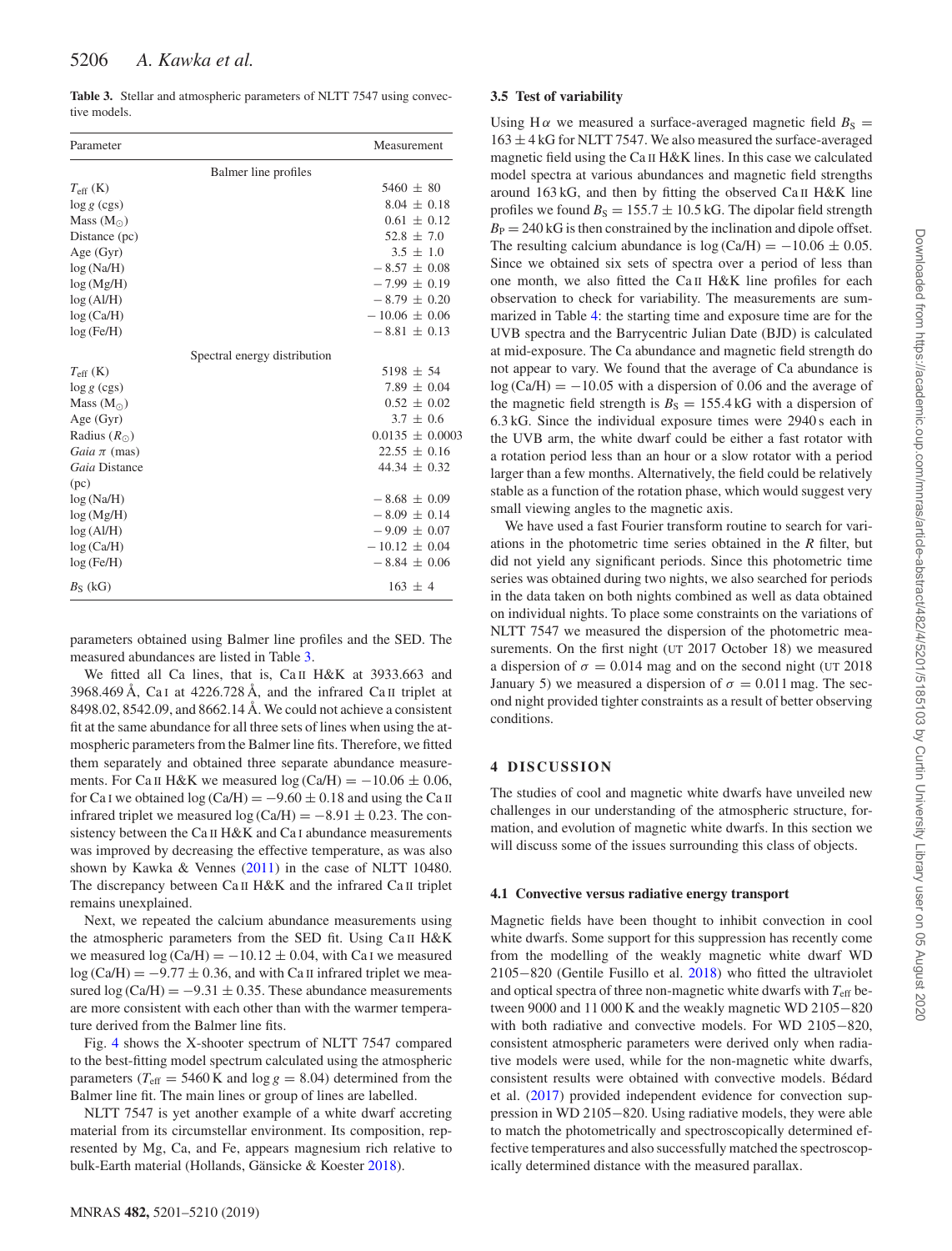<span id="page-6-0"></span>

<span id="page-6-1"></span>**Figure 4.** X-Shooter spectrum (grey) compared to the best-fitting model spectrum (black) at  $T_{\text{eff}} = 5460 \text{ K}$  and  $\log g = 8.04$  showing the Zeeman splitted metal lines Na, Mg, Al, Ca, and Fe.

**Table 4.** Calcium abundance and magnetic field measurements for individual spectroscopic observations.

| UT date           | UT start | Exposure time $(s)$ | $BJD(2457200+)$ | log(Ca/H)         | $B_S$ (kG)       |
|-------------------|----------|---------------------|-----------------|-------------------|------------------|
| 2015 August 24    | 09:09:35 | 2940                | 58.901 53       | $-10.08 \pm 0.08$ | $158.1 \pm 16.5$ |
| 2015 September 10 | 08:09:47 | 2940                | 75.86120        | $-10.12 \pm 0.11$ | $144.3 \pm 30.0$ |
| 2015 September 13 | 08:28:18 | 2940                | 78.87424        | $-9.96 \pm 0.13$  | $161.5 \pm 20.5$ |
| 2015 September 17 | 08:30:41 | 2940                | 82.87612        | $-10.11 + 0.09$   | $156.6 \pm 21.3$ |
| 2015 September 19 | 05:05:32 | 2940                | 84.73375        | $-10.02 \pm 0.12$ | $150.0 \pm 22.7$ |
| 2015 September 19 | 06:17:05 | 2940                | 84.78344        | $-10.02 \pm 0.11$ | $150.0 + 22.7$   |

In the case of NLTT 7547, neither types of models successfully account for all data. Two independent diagnostics, the Balmer line profiles and the SED, provided irreconcilable stellar parameters  $(T_{\text{eff}}, \log g)$ . However, convective models provided significantly better fits to the Balmer line profiles and the SED when analysed separately. Difficulties encountered in fitting Balmer line profiles may, in part, be caused by an inadequate line broadening theory in cool, magnetic atmospheres. We will assume that cool, magnetic white dwarfs have convective atmospheres pending further investigations of non-convective atmospheres.

## **4.2 Field structure**

Brinkworth et al. [\(2013\)](#page-9-56) obtained time-photometry series of several magnetic white dwarfs and found that more than half are variable. Such white dwarfs can be used to study the magnetic field variations on the white dwarf surface as a function of rotational phase. A few magnetic white dwarfs have been observed spectropolarimetrically over their rotational period revealing the complexity of the magnetic field structure. The rapidly rotating EUVE J0317-85.5 varies photometrically, spectroscopically, and spectropolarimetrically (Barstow, et al. [1995;](#page-8-8) Ferrario et al. [1997;](#page-9-57) Burleigh, Jordan & Schweizer [1999;](#page-9-58) Vennes et al. [2003\)](#page-9-20). These variations as a function of rotation phase reveal that the magnetic field structure of EUVE J0317-85.5 is rather complex and probably is a combination of a lower underlying field of ∼185 MG with a stronger magnetic field of ∼450 MG concentrated in a spot (Vennes et al. [2003\)](#page-9-20). More recently, the magnetic white dwarf in the close double degenerate system NLTT 12758 showed photometric and spectropolarimetric variations as a function of the rotation phase (Kawka et al. [2017\)](#page-9-59).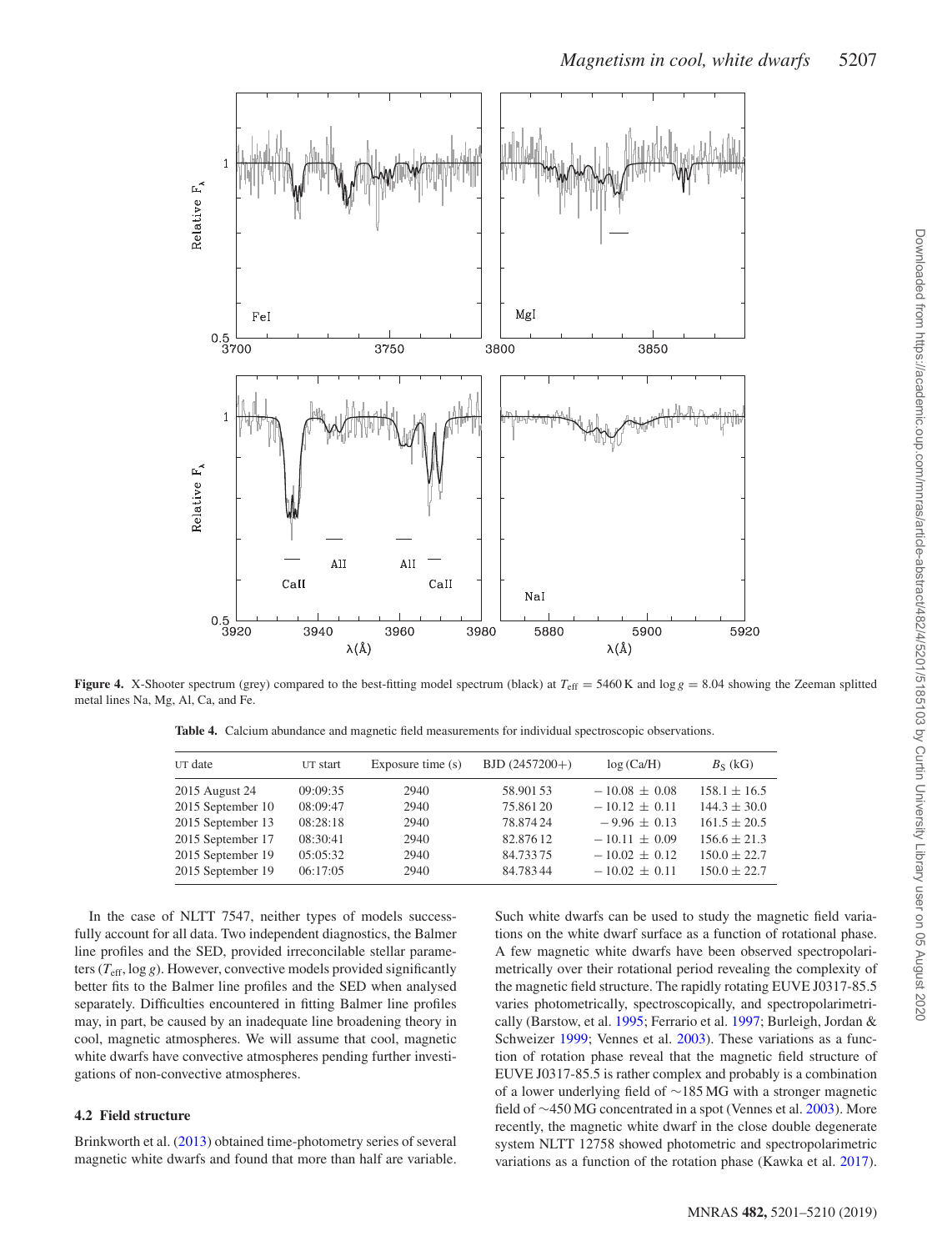Photometric variations NLTT 8435 with a period of 95 min, which is mostly likely due to rotation, was reported by Vennes et al. [\(2018\)](#page-9-53).

Magnetic white dwarfs that do not appear to vary are either rotating with a very long period or their magnetic field is nearly aligned with the rotation axis. Photometric variations in NLTT 7547 are restricted to amplitudes below 11 mmag for periods up to  $\approx$ 2 h. In addition, we did not detect any variations in the six spectra obtained over several days, but because these spectra have exposure times close to 1 h, any short period variations would be averaged out during the exposure and would remain undetected. Higher signalto-noise photometric time series would be required to probe lowamplitude (*<*10 mmag), longer period (*>*2 h) variations.

#### **4.3 Incidence of magnetism**

Recent identifications of magnetic white dwarfs suggest that the incidence of magnetism differs among different spectral classes. In the past, various surveys have been carried out to search for new magnetic white dwarfs to determine the incidence of magnetism. While colourimetric and magnitude-limited surveys (e.g. Schmidt & Smith [1995;](#page-9-1) Kepler et al. [2013;](#page-9-2) Bagnulo et al. [2018\)](#page-8-9) yielded an incidence of around 5 per cent, volume-limited surveys delivered fractions as high as 20 per cent (e.g. Kawka et al. [2007\)](#page-9-3).

Most of these surveys were targeted towards hydrogen-rich white dwarfs. Recent observations of different spectral classes have revealed higher incidences of magnetism in some of these classes. The highest fraction of magnetism is found in the rare class of warm and hot DQ white dwarfs. Dufour et al. [\(2013\)](#page-9-15) reported an incidence of ∼70 per cent, which may suggest that all warm/hot DQ may be magnetic. Hot DQ white dwarfs are photometrically variable with periods ranging from a few minutes up to a couple of days. These variations have been proposed to be the result of rotation (Lawrie et al. [2013;](#page-9-60) Williams et al. [2016\)](#page-9-61). Dufour et al. [\(2013\)](#page-9-15) also suggested that this group of white dwarfs are massive, and Dunlap & Clemens [\(2015\)](#page-9-62) proposed that they may be the product of white dwarf mergers due to their rapid rotation and high mass  $(M \geq 0.9$  M<sub> $\odot$ </sub>).

Hollands et al. [\(2015,](#page-9-14) [2017\)](#page-9-63) have shown that the incidence of magnetism in a sample of 79 cool ( $T_{\text{eff}}$  < 8000 K) DZ white dwarfs is more than 10 per cent, which is significantly higher than the incidence observed in the overall white dwarf population. The magnetic fields in these stars range from a  $\approx 0.5$  MG to over 10 MG.

The sample of cool DAZ white dwarfs is still relatively small, but it already reveals that magnetism is more common among DAZs with  $T_{\text{eff}}$  < 6000 K than in the general white dwarf population. Kawka & Vennes [\(2014\)](#page-9-13) have shown that over 40 per cent of DAZ white dwarfs with  $T_{\text{eff}} < 6000 \text{ K}$  are magnetic.

The incidence of magnetism among local  $(\leq 20 \text{ pc})$  DA white dwarfs listed by Giammichele, Bergeron & Dufour [\(2012\)](#page-9-64) is comparable ( $\approx$ 20 per cent) to that of all local white dwarfs (Kawka et al. [2007\)](#page-9-3). However, the magnetic DA white dwarfs in the local sample cover a much wider range of field strengths (0.1–100 MG) than that observed in the population of magnetic DAZ white dwarfs (0.1– 1 MG). Therefore, the field incidence per decade of field strength is significantly larger among DAZ white dwarfs. Note that taking into account the shorter cooling ages of magnetic white dwarfs relative to their non-magnetic counterparts only increases the significance of this excess. On the other hand, the noted absence of high-field DAZ white dwarfs in our sample underlines difficulties in detecting weak, heavily spread spectral lines in these objects.

Here we revisit this population study with an updated census that includes the case NLTT 7547 and others. Fig. [5](#page-7-0) shows the

<span id="page-7-0"></span>

**Figure 5.** Left-hand panel: The abundances of cool DAZ white dwarfs showing  $log(Ca/H)$  (top) and  $log(Fe/Ca)$  (bottom). The magnetic white dwarfs are shown with full squares and non-magnetic with open squares. Right-hand panel: The temperature distribution of known DAZ white dwarfs with *T*eff *<* 10 000 K are shown grey with the magnetic DAZ white dwarfs in grey.

known DAZ white dwarfs that have been observed with sufficiently high resolution ( $R = \lambda/\Delta\lambda \ge 5000$ ) that can constrain weak magnetic fields well below 100 kG, while Table [5](#page-8-10) lists the properties of objects with an effective temperature below 7000 K. We also checked if these white dwarfs were observed spectropolarimetrically, since spectropolarimetry can also reveal weak magnetic fields if observed with high enough signal-to-noise ratio. We include longitudinal magnetic field measurements or upper limits for those stars that have been observed spectropolarimetrically. Our sample has been selected from Zuckerman et al. [\(2003\)](#page-9-7), Farihi et al. [\(2011\)](#page-9-65), Zuckerman et al. [\(2011\)](#page-9-29), Kawka & Vennes [\(2011,](#page-9-28) [2012a,](#page-9-27) [2014,](#page-9-13) [2016\)](#page-9-66), Kawka et al. [\(2011\)](#page-9-67), and Vennes & Kawka [\(2013\)](#page-9-68). More cool DAZ white dwarfs have been discovered recently, however most of them have not been observed with sufficiently high resolution. Stars with *T*eff *<* 7000 K are WD2028−171 (Subasavage et al. [2017\)](#page-9-69), and WD0920+012 and WD1408+029 from Sayres et al. [\(2012\)](#page-9-70). Another cool white dwarf, but with  $T_{\text{eff}}$  = 7220 ± 246 K, is WD2157–574 which was identified by Subasavage et al. [\(2007\)](#page-9-71). Debes & Kilic [\(2010\)](#page-9-72) reported the detection of Ca II H&K in the nearby WD0141−675. We have analysed the X-shooter spectrum of WD0141−675 using our model spectra to determine  $T_{\text{eff}} = 6150 \pm 10 \,\text{K}$ ,  $\log g = 7.58 \pm 0.02$ , and  $log(Ca/H) = -10.96 \pm 0.11$ . We have measured a velocity differential  $v(Ca\,ii) - v(H\alpha) \approx -3 \, \text{km s}^{-1}$  suggesting a photospheric origin to the calcium lines. The X-shooter spectrum does not show evidence for the presence of a magnetic field. WD 1223−659 was reported to be a new DAZ by Debes & Kilic [\(2010\)](#page-9-72) with  $T_{\text{eff}} =$ 7660  $\pm$  220 K (Subasavage et al. [2009\)](#page-9-73). The narrow Ca II line at 3933 Å shown in Debes & Kilic [\(2010\)](#page-9-72) does not appear to show signs of a magnetic field. WD 1223−659 is included in the histogram of Fig. [5,](#page-7-0) however since there are no abundance measurements available it is excluded from the abundance plot. The figure shows that the incidence of magnetism among the coolest known DAZ white dwarfs is now closer to 50 per cent with a significantly lower incidence at higher temperatures.

Recently, Briggs et al. [\(2018\)](#page-9-74) discussed a possible scenario, originally proposed by Farihi et al. [\(2011\)](#page-9-65) to explain G 77-50, which may be able to explain the higher incidence of magnetism among cool, magnetic DAZ, and DZ white dwarfs. In this scenario, a gaseous planet plunges onto an aging white dwarf. The differential rotation that is set off would generate a relatively weak magnetic field in the white dwarf. It is not clear what would cause such a planet to spiral in towards the white dwarf, but Farihi et al. [\(2011\)](#page-9-65) have proposed that outer planets and asteroids could have been destabilized by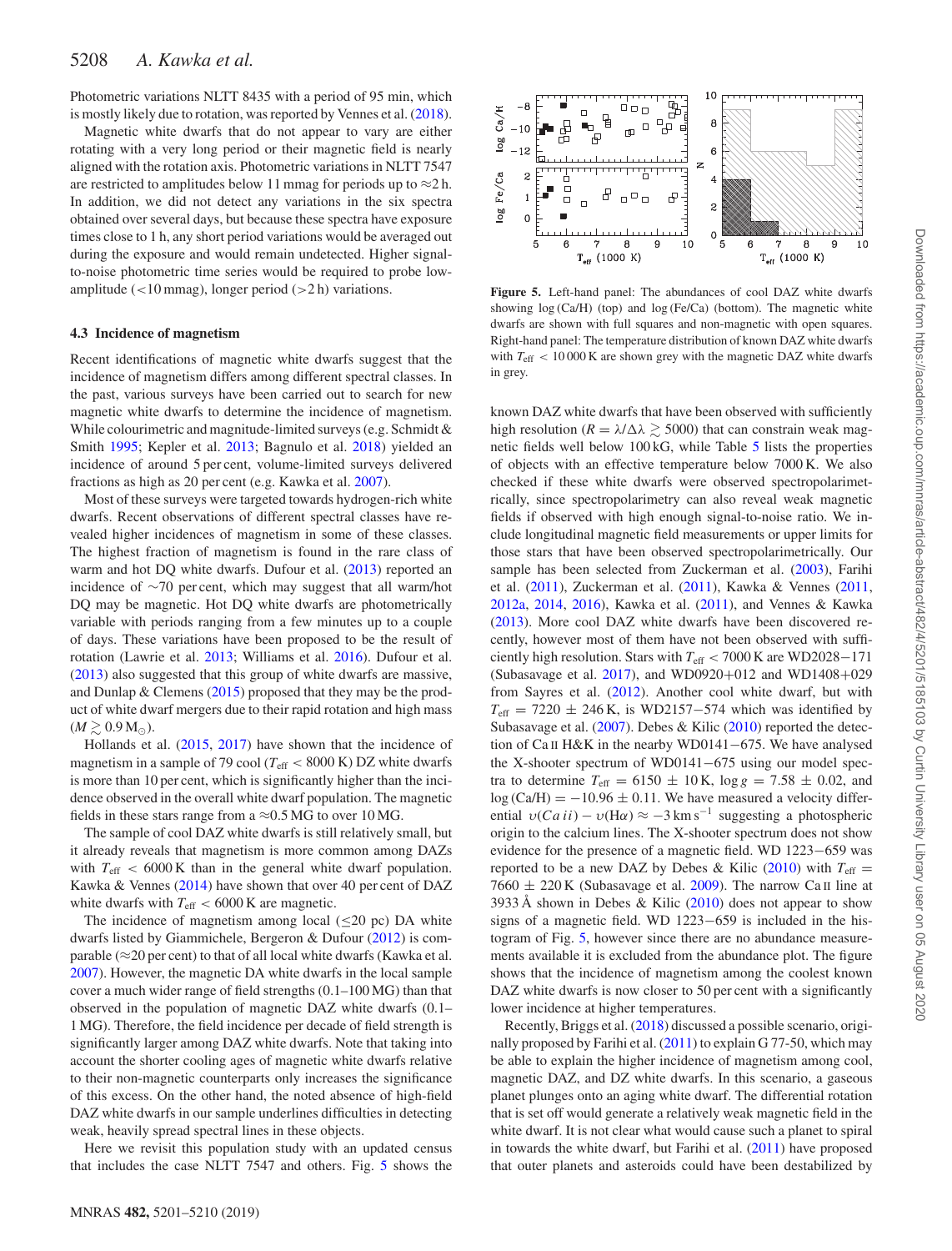<span id="page-8-10"></span>**Table 5.** Known cool DAZ white dwarfs ( $T_{\text{eff}}$  < 7000 K) with mid/high-resolution spectra ( $R \ge 5000$ ).

| <b>WD</b>      | Name              | $T_{\rm eff}$ (K) | $\log g$ (c.g.s) | log(Ca/H)         | Fe/Ca     | $B_S$ (kG)  | $ B_l $ (kG) | Reference |
|----------------|-------------------|-------------------|------------------|-------------------|-----------|-------------|--------------|-----------|
| WD0015-055     | <b>NLTT 888</b>   | $5570 \pm 40$     | $7.72 \pm 0.08$  | $-10.77 + 0.06$   | 58        | <40         | $<$ 40       | 1,2       |
| $WD0028 + 220$ | <b>NLTT 1675</b>  | $6020 \pm 50$     | $8.04 \pm 0.07$  | $-9.53 \pm 0.03$  | 8         | $<$ 40      | $\cdots$     | 3         |
| WD0141-675     | <b>LTT 934</b>    | $6150 \pm 10$     | $7.58 \pm 0.02$  | $-10.96 \pm 0.11$ | $\cdot$ . | ${<}70$     | <16          | 4,5       |
| WD0151-308     | <b>NLTT 6390</b>  | $6040 \pm 40$     | $7.90 \pm 0.07$  | $-10.00 \pm 0.04$ | 27        | $<$ 40      | <11          | 2,3       |
| WD0214-071     | <b>NLTT 7547</b>  | $5460 \pm 80$     | $8.04 \pm 0.18$  | $-10.01 \pm 0.05$ | 25        | $163 \pm 4$ | < 72.4       | 5         |
| WD0243-026     | <b>LHS 1442</b>   | $6800 + 300$      | $8.15 \pm 0.10$  | $-9.90$           |           | <10         | $\cdots$     | 6         |
| $WD0245 + 541$ | G 174-14          | $5190 \pm 300$    | $8.22 \pm 0.10$  | $-12.69$          | $\cdots$  | <10         | $\cdots$     |           |
| WD0315-293     | <b>NLTT 10480</b> | $5200 \pm 200$    | $8.0 \pm 0.5$    | $-10.3 \pm 0.3$   | <10       | $519 \pm 4$ | $212 \pm 50$ | 3,7       |
| WD0322-019     | $G$ 77-50         | $5310 \pm 100$    | $8.05 \pm 0.01$  | $-9.8 \pm 0.2$    | 13        | 120         | $16.5 + 2.3$ | 8,9       |
| WD0334-224     | <b>NLTT 11393</b> | $5890 \pm 30$     | $7.86 \pm 0.06$  | $-10.24 \pm 0.04$ | ${<}7$    | $<$ 40      | ${<}16$      | 2,3       |
| WD1208+576     | G 197-47          | $5830 + 300$      | $7.91 \pm 0.10$  | $-10.96$          | $\cdots$  | <10         | $\cdots$     | 6         |
| $WD1344+106$   | G 63-54           | $6945 \pm 300$    | $7.99 \pm 0.10$  | $-11.13$          |           | <10         | $\cdots$     | 6         |
| WD1633+433     | G 180-63          | $6570 \pm 300$    | $8.08 \pm 0.10$  | $-8.63$           |           | <10         | $\cdots$     | 6         |
| WD1653+385     | <b>NLTT 43806</b> | 5900              | 8.0              | $-7.9 \pm 0.19$   | 1.3       | 70          | $\cdots$     | 10        |
| WD2225+176     | <b>NLTT 53908</b> | $6250 \pm 70$     | $7.87 \pm 0.12$  | $-9.85 \pm 0.04$  | ${<}13$   | $334 \pm 3$ | $\cdots$     |           |

*Note*. References: (1) Kawka & Vennes [\(2014\)](#page-9-13); (2) Kawka & Vennes [\(2012a\)](#page-9-27); (3) Kawka & Vennes [\(2012b\)](#page-9-34); (4) Kawka et al. [\(2007\)](#page-9-3); (5) This work; (6) Zuckerman et al. [\(2003\)](#page-9-7); (7) Kawka & Vennes [\(2011\)](#page-9-28); (8) Farihi et al. [\(2011\)](#page-9-65); (9) Farihi et al. [\(2018\)](#page-9-75); (10) Zuckerman et al. [\(2011\)](#page-9-29).

a close encounter with another stellar object during the billions of years that the white dwarf has spent orbiting around the Galaxy. Farihi et al. [\(2011\)](#page-9-65) estimated that such an encounter has a 50 per cent probability of occurring every 0.5 Gyr. Hence, the older the white dwarf, the more likely it is that it will have experienced a close stellar encounter capable of perturbing the orbits of its outer planets that were not engulfed during the progenitor star's giant phase of evolution. The accretion of rocky planets and asteroids pollutes white dwarfs, but should a giant gaseous planet (a super-Jupiter) were to be present and accreted by the white dwarf, a magnetic field could also be generated as a result and a magnetic DAZ (or DZ) white dwarf would be born.

## **5 SUMMARY**

We have presented a spectroscopic analysis of NLTT 7547 showing that it is a new member of the population of cool and magnetic DAZ white dwarfs. With this addition we have shown that the incidence of magnetism is approximately 50 per cent for DAZ white dwarfs with  $T_{\text{eff}}$  < 6000 K which decreases significantly to  $\approx$ 15 per cent for  $6000 < T_{\text{eff}} < 7000$  K and to a virtually zero incidence above 7000 K. A single magnetic DAZ white dwarf, WD2105-820, is known to have a higher temperature ( $T_{\text{eff}} = 10\,800$  K, Landstreet et al. [2012\)](#page-9-4). The higher incidence is, in part, accounted for by the increasing number of magnetic white dwarfs with age. Other mechanisms are required to explain the sharp increase in the incidence of magnetism in cool polluted white dwarfs. Kawka & Vennes [\(2014\)](#page-9-13) argued that the phenomenon coincides with the likely presence of a perennially crowded circumstellar environment that may have been caused by the same event that generated the magnetic field.

The kinematics prescribed a membership to the old thin disc or to the thick disc in agreement with a total age of 10–13 Gyr inferred from a likely progenitor mass of  $0.95-1.1 \text{ M}_{\odot}$ . Subtracting  $0.7 \text{ Gyr}$ to the total age of the star, as would be mandated by shorter cooling ages of magnetic white dwarfs similar to NLTT 7547, does not alter our conclusions concerning its population membership.

Challenges were encountered in the computation of cool, radiative atmospheres. The steep temperature gradient resulting from the suppression of convective energy transport is accompanied by a density reversal at the bottom of the atmosphere that could give rise to Rayleigh–Taylor instabilities. This eventuality was not explored further and future work should examine in detail the consequences of this phenomenon on the atmospheric structure. Remaining difficulties in reconciling stellar parameter measurements based on Balmer line profiles and the SED as well as inconsistent calcium abundance measurements require renewed modelling efforts aimed at resolving the competing effect of magnetic field and convective motion.

## **ACKNOWLEDGEMENTS**

AK and SV acknowledge support from the Czech Science Foundation (15-15943S) and from the Mathematical Sciences Research Visitor Program of the Australian National University. EP acknowledges support from the Ministry of Education of the Czech Republic grant LG15010 and Czech Science Foundation grant GA16- 01116S. The International Centre for Radio Astronomy Research is a joint venture between Curtin University and the University of Western Australia, funded by the state government of Western Australia and the joint venture partners. This work has made use of the VALD data base, operated at Uppsala University, the Institute of Astronomy RAS in Moscow, and the University of Vienna. This study is based on observations made with ESO telescopes at the La Silla Paranal Observatory under programmes 095.D-0311 and 099.D-0661. This is based in part on data collected with the Danish 1.54-m telescope at the ESO La Silla Observatory. We thank Dayal Wickramasinghe for stimulating discussions. We thank the referee Dr. Stefano Bagnulo for useful comments.

## **REFERENCES**

- <span id="page-8-3"></span>Achilleos N., Wickramasinghe D. T., 1989, [ApJ,](http://dx.doi.org/10.1086/168024) 346, 444
- <span id="page-8-2"></span>Albareti F. D. et al., 2017, [ApJS,](http://dx.doi.org/10.3847/1538-4365/aa8992) 233, 25
- <span id="page-8-0"></span>Bagnulo S., Landstreet J. D., 2018, [A&A,](http://dx.doi.org/10.1051/0004-6361/201833235) 618, A113
- <span id="page-8-9"></span>Bagnulo S., Landstreet J. D., Martin A. J., Valyavin G., 2018, Contrib. Astron. Obs. Skalnate Pleso, 48, 236
- <span id="page-8-4"></span>Barklem P. S., Collet R., 2016, [A&A,](http://dx.doi.org/10.1051/0004-6361/201526961) 588, A96
- <span id="page-8-5"></span>Barklem P. S., Piskunov N., O'Mara B. J., 2000, A&A, 363, 1091
- <span id="page-8-8"></span>Barstow M. A., Jordan S., O'Donoghue D., Burleigh M. R., Napiwotzki R., Harrop-Allin M. K., 1995, MNRAS, 277, 971
- <span id="page-8-6"></span>Bédard A., Bergeron P., Fontaine G., 2017, [ApJ,](http://dx.doi.org/10.3847/1538-4357/aa8bb6) 848, 11
- <span id="page-8-7"></span>Benvenuto O. G., Althaus L. G., 1999, [MNRAS,](http://dx.doi.org/10.1046/j.1365-8711.1999.02215.x) 303, 30
- <span id="page-8-1"></span>Braithwaite J., Spruit H. C., 2004, [Nature,](http://dx.doi.org/10.1038/nature02934) 431, 819